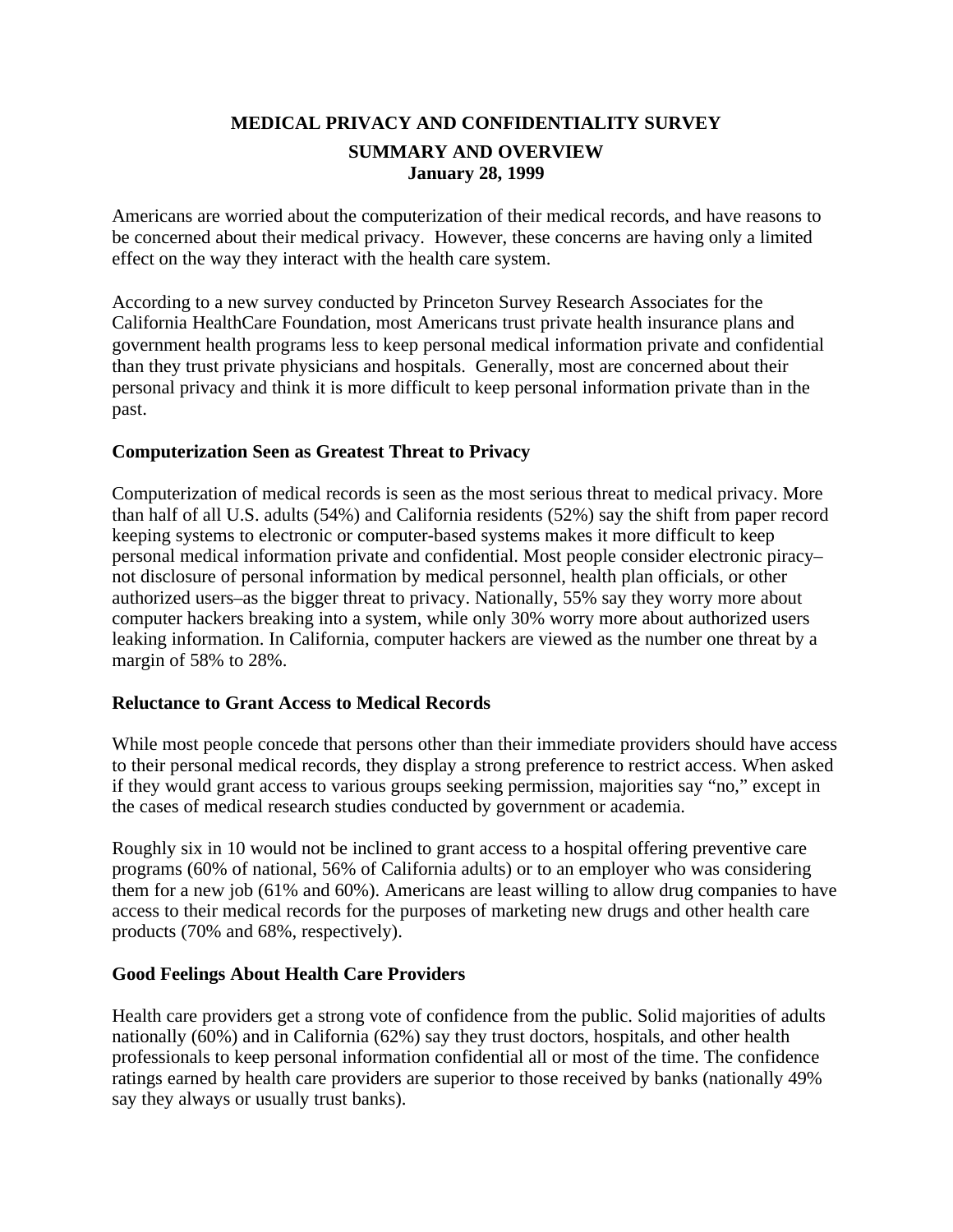# **Little Confidence in Health Insurers**

Public distrust of private and government health insurers to keep personal information confidential is pervasive. No more than about a third of U.S. adults say they trust health plans (35%) and government programs like Medicare (33%) to maintain confidentiality all or most of the time.

## **Few Believe Improper Disclosures**

Most people don't believe their own medical privacy has ever been violated. When asked if they believe a health care provider, insurance plan, government agency, or employer has ever improperly disclosed personal medical information, one in five U.S. adults (18%) and California adults (20%) say "yes."

A comparison of the new survey results with those of a 1993 Louis Harris survey for Equifax shows no evidence that violations of medical privacy have become more common over the past five years. In fact, reports of improper disclosure by health insurance companies (15% vs. 8%), public health agencies (10% vs. 4%), and hospitals (11% vs. 6%) are down significantly, compared to the 1993 results.

Close to half the people affected by improper disclosure say it resulted in personal embarrassment or harm. In total, 7% of all U.S. adults and 9% of California adults say they have been personally embarrassed or harmed by a violation of their medical privacy. The segment of the population most likely to have been hurt are those who have used mental health services (13% of those in the U.S. as a whole and 14% in California).

#### **Some Take Steps to Protect Medical Privacy**

For the most part, Americans have not altered the way they interact with the health care system because of concerns about medical privacy. In total, 15% of national adults and 18% of California adults say they have done something out of the ordinary to keep personal medical information confidential. The steps people have taken to protect medical privacy include behaviors that may put their own health at risk or create financial hardships. These behaviors include: going to another doctor; paying out-of-pocket when insured to avoid disclosure; not seeking care to avoid disclosure to an employer; giving inaccurate or incomplete information on medical history; and, asking a doctor to not write down the health problem or record a less serious or embarrassing condition.

In both the nation as a whole and in California, those who have experienced a breach of medical privacy are about four times as likely as others to say they have taken one or more steps to protect themselves.

#### **Conditional Support for Health Identifiers**

In 1996, Congress passed legislation requiring the development of unique health identifiers (like a social security number) for all Americans. When told about the potential benefits as well as the risks in adopting a system of unique identifiers, 39% of the national survey respondents say they favor health identifiers while 52% are opposed. California respondents have a similar initial reaction–38% in favor, 50% opposed.